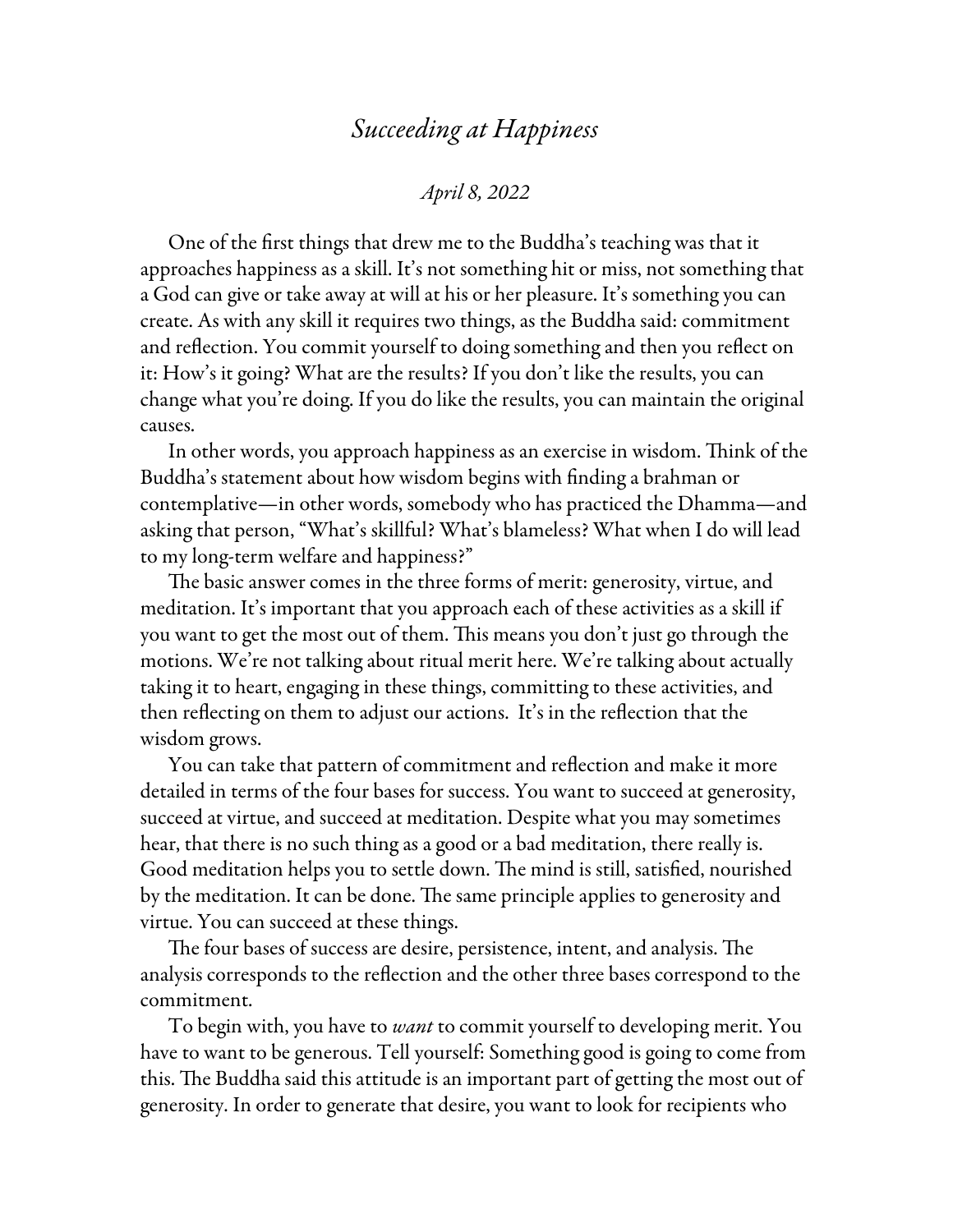inspire you, so that you feel good about giving them what you've given. The Buddha recommends looking for people who are free from passion, aversion, and delusion, or who are on the path trying to get rid of those qualities in the mind because those people will be the ones most likely to make the best use of your gift.

So you look at the recipient.

Then you look at the gift: What are the things you want to give? Are they good for the recipient? And what attitude you want to maintain as you give? The skillful attitude is one of sympathy and respect.

That's desire, the first base of success.

As for persistence, you try your best, for example, with your attitude, your motivation. As the Buddha said, some people give because they're thinking of storing up what they're giving. Generosity for them is a way of putting things in the bank for the next life. He says that's the lowest of the possible motivations. He doesn't say it's bad, simply that there's better.

A higher motivation is based on compassion: You see that you have more than enough of something and other people don't have enough, so it doesn't seem right that you wouldn't share. Higher than that is a motivation more inclined toward concentration: Giving makes the mind serene; joy and gratification arise. The highest motivation is when it's purely, as the Buddha said, an ornament of the mind. In other words, you're no longer feeding off what you're going to get out of the gift. It's just a natural expression of the mind's goodness.

So try to do this well. Get your motivation in line and then think about what you're giving, how you're going to give it.

Then pay attention to what you're doing and how you're doing it. That's the third base of success. Look to see: What is it that the recipient needs? What would make that person happy? Put some thought into it. This is the part of giftgiving where you can be as creative as you want.

Then use your discernment, your powers of analysis, both in the act of giving and in reflecting on it. As you give, try to maintain a good attitude in the mind. As the Buddha said, have the attitude that something important will come of this. There were people in his time who said giving didn't really accomplish anything at all. Everybody was going to be annihilated at death—at least that's what those people thought—so why give? It's all going to go to nothingness anyhow. That was their attitude.

The Buddha, though, said, "No." When he says, "There is what is given," it sounds strange but it's to counteract that other idea. The truth is, we're not annihilated at death. We can help one another along. There is a path of practice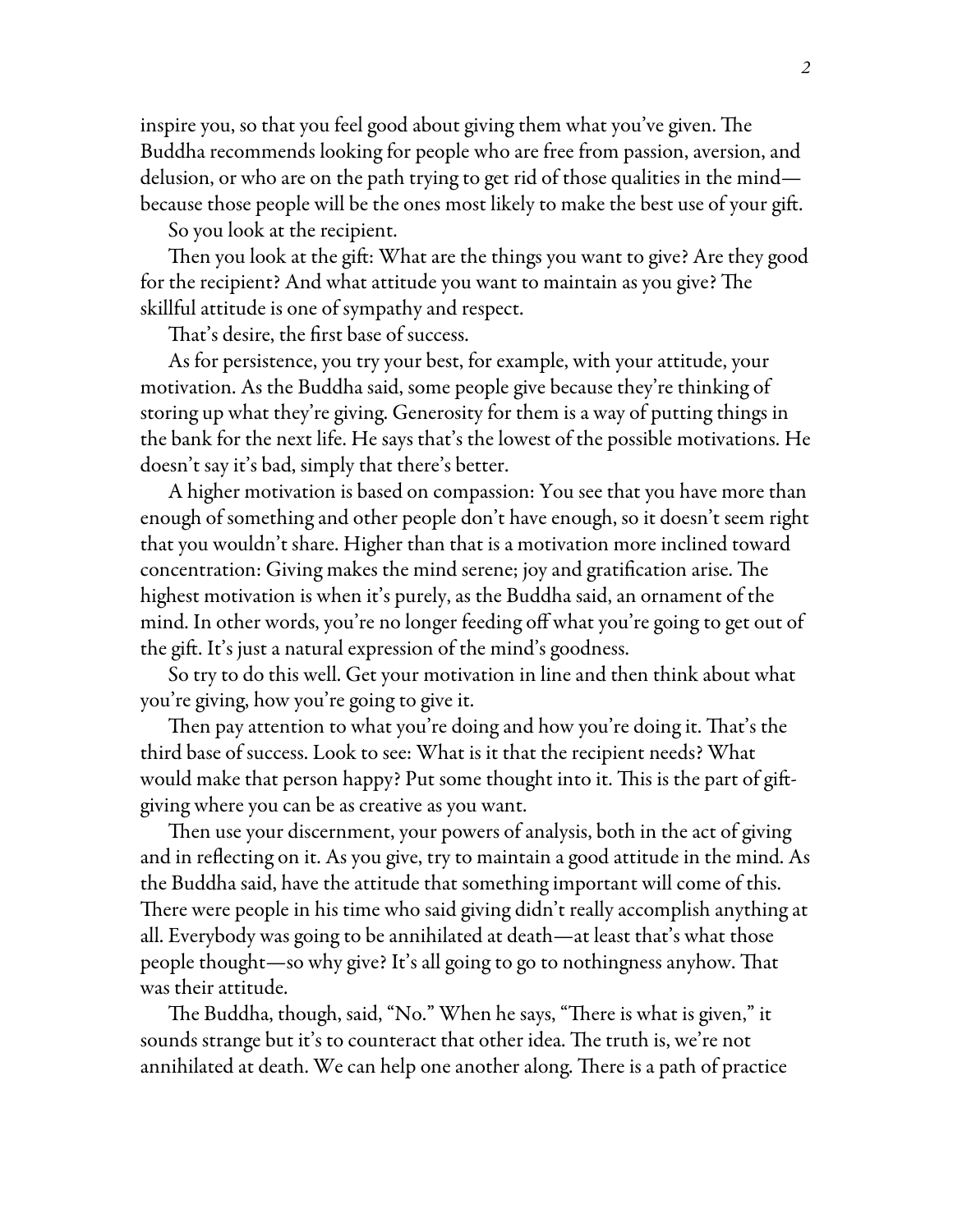that we can follow, and we can help other people follow, that will lead to true happiness. Generosity is part of that path.

So, you're bringing in all four bases for success, so that you succeed in your generosity. In other words, it becomes a genuine source of happiness.

The same with the precepts: Don't regard them as a chore, or as onerous rules that are forced on you. Here's your opportunity to live in the world in a harmless way and you're trying to be meticulous in it. Cultivate the desire to be harmless. For example, with the precept against lying, there are so many little white lies that people tell in the course of the day. It has become taken for granted that this is what people do. You look at the Internet, and it's mostly lies, lies, lies—not 100%, but there's so much of it. It's so common.

As the Buddha pointed out, the precept against lying is the most important of the precepts, but for some reason, it's one that people tend to resist the most. They keep coming up with excuses. They try to argue from the Nazis that there are times when you have to lie.

This is where you have to bring in your persistence and intentness to stick with the precepts. And your ingenuity: As you try to do this well, there will be difficult situations where you have information you don't want to divulge. So what can you say that's not misrepresenting the truth, but also doesn't divulge the information to people who might abuse it? It can be done. It's a good exercise of your ingenuity and discernment. That way, virtue becomes a challenge, and you're up for the challenge.

In that way, the practice of virtue develops habits that will be good for your meditation, the third meritorious activity.

You start with the desire to do this. You want to get the mind to settle down. That desire is not to be looked down on. We're not practicing what they call choiceless awareness. We're choosing to get the mind to focus on one thing. It's okay to want the path to happen, to want the mind to settle down. It's all part of right effort: generating the desire to get rid of unskillful qualities and to develop skillful ones. So desire is a legitimate part of the practice.

Of course, you want to focus the desire on the causes. If you just think about how much you want the results but don't do the causes, that's when the desire gets in the way. If you really focus on the causes, that becomes your persistence as you notice any distractions or any tendency when the mind is about to get distracted. You can learn how to head it off at the pass.

You can also focus your desire on the breath. The breath energy is an important part of your experience of the body. Your health depends on it. Moods in the mind will be affected by the state of the breath energy in the body. So here's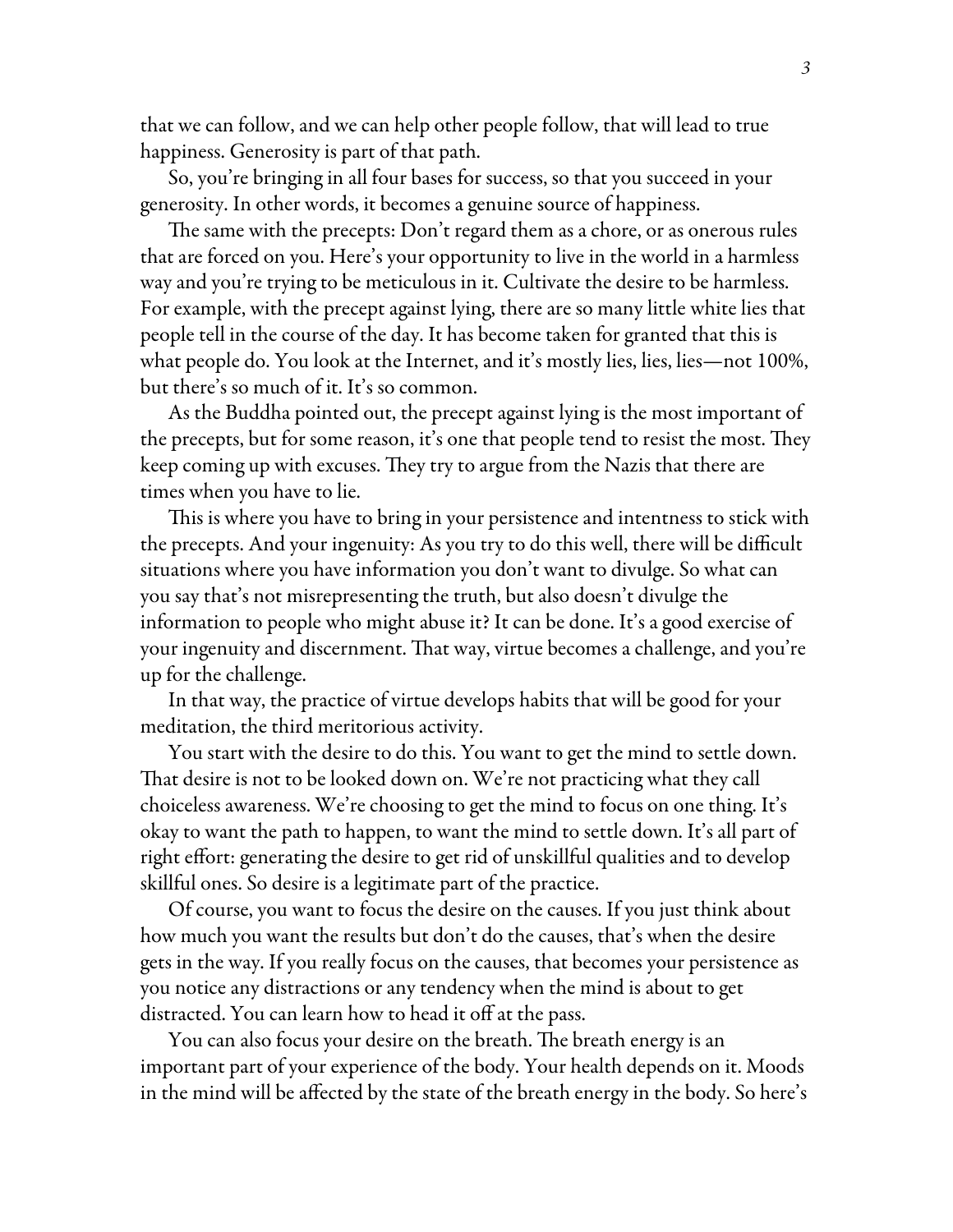something to explore, and this is your opportunity to explore it. What kind of breathing would feel really satisfying? Which parts of the body seem to be starved of breath energy? What can you give to them?

Then how do you relate to the breath? How do you picture it in your mind? What way of picturing it helps you get a sense that the whole body is breathing, every little cell is breathing, and they're all in harmony, they're all working together? Stick with it, be persistent, so that you can learn these things for yourself. By the way you perceive the breath, you can change the way you actually experience the breath, and it does become more satisfying, more nourishing. Of the various parts of the path, this is the one that the Buddha identifies as the food for the mind, food for the path.

If you're not feeling nourished by your concentration, something's wrong. So give full attention to what you're doing, in terms of the way you breathe, the way you talk to yourself about the breath, the images you hold in your mind about the breath, the feelings that develop in the body as a result, and then what you do with those feelings. Pay full attention to this and then reflect, use your discernment: How do you get the most out of this? How do you understand what's going on in terms of these different kinds of fabrication so that the mind can settle down and be clear to itself?

In all of these activities—generosity, virtue, meditation—it is possible to succeed. It is possible to bring about genuine happiness as a skill.

So, look at your practice. If it doesn't seem nourishing, ask yourself which of these bases of success is missing. Where's your desire focused? Are you really putting in the effort to do this well? Are you paying full attention to what you're doing? Are you reflecting on it in a wise way, in a way that can take the results of the reflection and then adjust what you're doing so that you can get better and better results?

That's how any skill is developed. You're focusing this approach on genuine happiness. You'd think that more people would be interested in following this path. It's as if people don't take their happiness seriously.

There was a book that came out years back called *Cosmic Consciousness,* where the author talked about how a sense of unity, a sense of oneness, and a sense of rightness of the world were something common to all religions. He talked about how people would spontaneously gain these insights, gain a sense of this consciousness. The part he didn't like that was in Buddhism, where people actually cultivated it. He thought it didn't seem natural. It was more natural and therefore better, he thought—when it was spontaneous. Of course, that had to do with the author's ideas about who was behind all these feelings of unity and